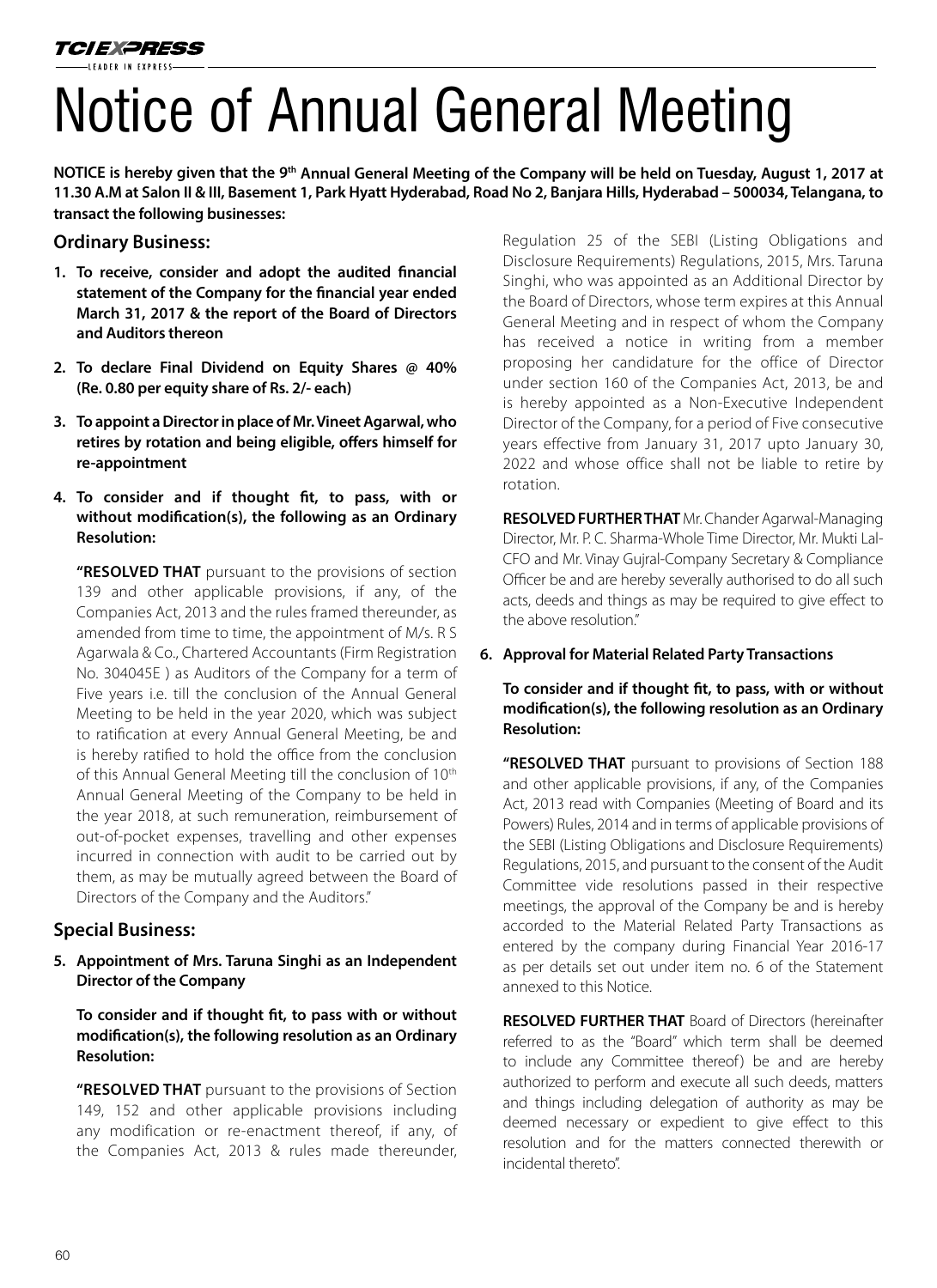**7. Approval of remuneration of Managing Director in**  excess of 5% of the net profit

# **To consider and if thought it, to pass, with or without modiication(s), the following resolution as Special Resolution:**

"RESOLVED THAT in partial modification of the earlier resolution passed by the shareholders in the 8<sup>th</sup> Annual General Meeting held on November 4, 2016, for appointment of Mr. Chander Agarwal as Managing Director and payment of remuneration thereof, and in accordance with the provisions of Sections 196, 197 and 203 read with Schedule V and all other applicable provisions of the Companies Act, 2013 and the Companies (Appointment and Remuneration of Managerial Personnel) Rules, 2014 (including any statutory modification(s) or re-enactment thereof for the time being in force) and Article of Association of the Company, the consent of the Company be and is hereby accorded to pay managerial remuneration to Mr. Chander Agarwal as Managing Director in excess of five percent (5%) of the net profits of the Company subject to the overall limits for all managerial person specified in section 197(1) read with other relevant provisions of the Companies Act, 2013, for a period of four years with effect from financial year 2017-18, with authority to the Board of Directors (hereinafter referred to as the "Board" which term shall be deemed to include the Nomination and Remuneration Committee of the Board) to alter and vary the remuneration as it may deem fit and to fix the basic salary and annual increment within range as fixed by the shareholders in the 8<sup>th</sup> Annual General Meeting.

**RESOLVED FURTHER THAT** the Board of Directors of the Company or a Committee thereof be and is hereby authorised to do all such act(s), deed(s) and things as may deem necessary to give effect to the resolution including but not limited to filing of necessary/relevant form(s)/ document(s) with the Registrar of Companies and other regulatory authorities and to settle any question or difficulty in connection therewith and incidental thereto."

|                         | <b>By Order of the Board</b>   |
|-------------------------|--------------------------------|
|                         | <b>For TCI Express Limited</b> |
| <b>Place:</b> Gurugram  | <b>Vinay Gujral</b>            |
| <b>Date:</b> 23.05.2017 | <b>Company Secretary</b>       |
|                         | & Compliance Officer           |

#### **NOTES:**

- 1. A MEMBER ENTITLED TO ATTEND AND VOTE AT THE MEETING IS ENTITLED TO APPOINT A PROXY TO ATTEND AND VOTE, ON A POLL, INSTEAD OF HIMSELF AND THE PROXY NEED NOT BE A MEMBER OF THE COMPANY. PROXY FORM, IN ORDER TO BE EFFECTIVE, MUST BE RECEIVED AT THE REGISTERED OFFICE OF THE COMPANY NOT LESS THAN FORTY EIGHT HOURS BEFORE THE TIME FIXED FOR THE MEETING. A PROXY FORM IS ENCLOSED FOR THIS PURPOSE.
- 2. A PERSON CAN ACT AS A PROXY ON BEHALF OF MEMBERS NOT EXCEEDING FIFTY AND HOLDING IN AGGREGATE NOT

MORE THAN TEN PERCENT OF THE TOTAL SHARE CAPITAL OF THE COMPANY CARRYING VOTING RIGHTS. A MEMBER HOLDING MORE THAN TEN PERCENT OF THE TOTAL SHARE CAPITAL MAY APPOINT A SINGLE PERSON AS PROXY AND SUCH PERSON SHALL NOT ACT AS A PROXY FOR ANY OTHER PERSON OR SHAREHOLDER.

- 3. An Explanatory Statement pursuant to the provisions of Section 102(1) of the Companies Act, 2013 forming part of this Notice.
- 4. Corporate Members intending to send their authorised representatives to attend the meeting are requested to send a certified copy of Board Resolution authorising their representatives to attend and vote on their behalf at the meeting.
- 5. In terms of the SEBI (Listing Obligations and Disclosure Requirements) Regulations, 2015, additional information on directors recommended for appointment/re-appointment at the Annual General Meeting and directors liable to retire by rotation and seeking re-election is contained in the Statement annexed to Notice.
- 6. Relevant documents referred to in the accompanying Notice and in the Explanatory Statement are open for inspection by the Members at the Company's Registered Office and Corporate Office on all working days (except Saturdays, Sundays and Public Holidays) between 11.00 a.m. to 1.00 p.m. upto the date of this Annual General Meeting ("AGM") and also at the AGM. The relevant documents may be accessed at the website www.tciexpress.in
- 7. The Register of Members and Share Transfer Books of the Company will remain closed from Thursday, July 27, 2017 to Tuesday, August 1, 2017 (both days inclusive), for determining the names of members eligible for dividend on Equity Shares, if declared at the AGM.
- 8. The dividend on Equity Shares, if declared at the AGM, will be payable on or after August 2, 2017 to those members: (a) whose names appear as Members in the Register of Members of the Company, as on July 26, 2017, after giving efect to valid share transfers in physical form lodged with the Company/ Registrar and Transfer Agent; and (b) whose names appear as Beneficial Owners in the list of Beneficial Owners as on July 26, 2017 furnished by National Securities Depository Limited (NSDL) and Central Depository Services (India) Limited (CDSL) for this purpose.
- 9. Members who are holding shares in physical form are requested to notify the change in their respective addresses or Bank details to the Company and always quote their Folio Numbers in all correspondence with the Company. Those holding shares in electronic form are requested to notify any change in addresses or Bank details to their respective Depository Participants.
- 10. Members who are still holding shares in physical form are advised to dematerialize their shareholding to avail of the benefits of dematerialization which include easy liquidity since trading is permitted only in dematerialized form, electronic transfer, savings in stamp duty, prevention of forgery, etc.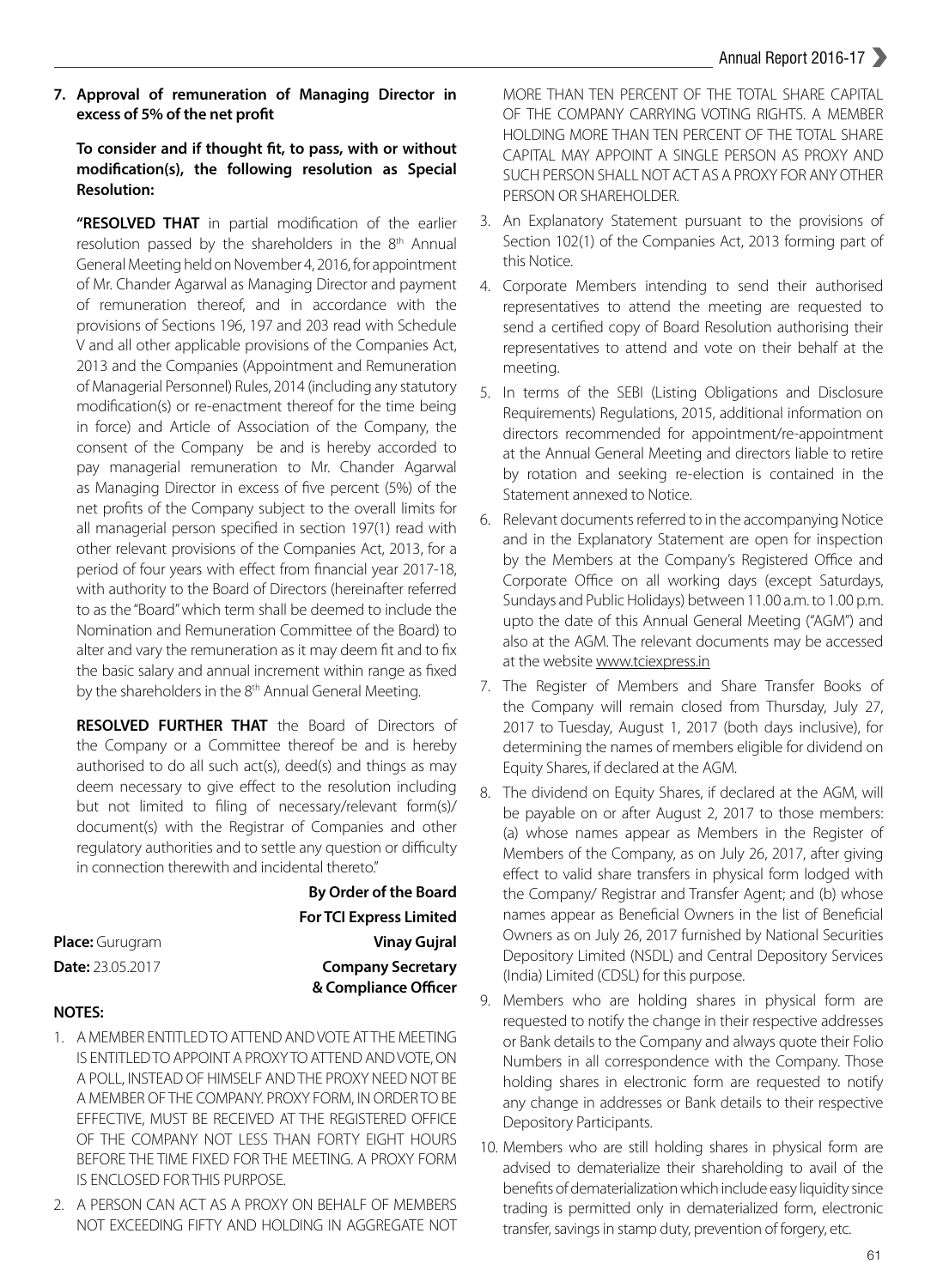- -LEADER IN EXPRESS-
- 11. Non-resident Indian members are requested to inform Company on:
	- a. the change in the residential status on return to India for permanent settlement, and
	- b. the particulars of the bank accounts maintained in India with complete name of Bank, branch, account type, account number and address of the bank, if not furnished earlier.
- 12. The Securities and Exchange Board of India has mandated the submission of Permanent Account Number (PAN) for securities market transactions and off market/private transactions involving transfer of shares of listed companies in physical form. Therefore, it shall be mandatory for the transferee(s) to furnish a copy of the PAN card to M/s. Karvy Computershare Pvt Ltd for registration of such transfers. Members/Investors are therefore requested to make note of the same and submit their PAN card copy to M/s. Karvy Computershares Pvt Ltd.
- 13. Pursuant to Section 72 of the Companies Act, 2013 individual shareholders holding shares in the company singly or jointly may nominate an individual to whom all the rights in the Shares in the Company shall vest in the event of death of the sole / all joint shareholders.
- 14. The members are requested to address all their communications to Karvy Computershare Pvt Ltd., Karvy Selenium Tower B, Plot Number 31 and 32, Financial District, Gachibowli, Hyderabad-500032, the common agency to handle electronic connectivity and the shares in physical mode or at the Corporate Office of the Company for prompt redressal.

#### **15. Voting through electronic means:**

- **I.** Pursuant to the provisions of Section 108 and other applicable provisions, if any, of the Companies Act, 2013 and the Companies (Management and Administration) Rules, 2014, as amended and SEBI (Listing Obligations & Disclosure Requirements) Regulations, 2015, the Company is pleased to provide to its members facility to exercise their right to vote on resolutions proposed to be passed in the Meeting by electronic means. The members may cast their votes using an electronic voting system from a place other than the venue of the Meeting ('remote e-voting').
- **II.** The members who have cast their vote by remote e-voting may also attend the Meeting but shall not be entitled to cast their vote again.
- **III.** The Company has engaged the services of Karvy Computershare Private Limited ("Karvy") as the Agency to provide e-voting facility.
- **IV.** The Board of Directors of the Company has appointed Shri. Vasanth Bajaj, Practicing Company Secretary as Scrutinizer to scrutinize the remote e-voting process in a fair and transparent manner and he has communicated his willingness to be appointed and will be available for same purpose.
- **V.** Voting rights shall be reckoned on the paid- up value of shares registered in the name of the member/ beneficial owner( in case of electronic shareholding) as on the cut-off date i.e. July 26, 2017.
- **VI.** A person, whose name is recorded in the register of members or in the register of beneficial owners maintained by the depositories as on the cut off date, i.e. July 26, 2017 only, shall be entitled to avail the facility of remote e-voting.
- **VII.** Any person who becomes a member of the Company after dispatch of the Notice of the Meeting and holds shares as on the cut-off date i.e. July 26, 2017, may obtain the User ID and password in the manner as mentioned below:
	- (a) If the mobile number of the member is registered against Folio No. / DP ID Client ID, the member may send SMS:

 MYEPWD E-Voting Event Number+ Folio No. or DP ID Client ID to 1-800-3454-001

Example for NSDL:

MYEPWD<space>In12345612345678

Example for CDSL:

MYEPWD<space> 1402345612345678

Example for Physical:

MYEPWD<space> XXXX1234567890

- **(b)** If e-mail address or mobile number of the member is registered against Folio No./DP ID Client ID, then on the home page of https://evoting.karvy.com, the member may click "Forgot Password" and enter Folio No. or DP ID Client ID and PAN to generate a password.
- **(c)** Member may call Karvy's toll free number 1-800- 3454-001.
- **(d)** Members may send an e-mail request to

evoting@karvy.com

**VIII.** If the member is already registered with Karvy e-voting platform then he can use his existing User ID and password for casting the vote through remote e-voting.

 The remote e-voting facility will be available during the following period:

 Commencement of remote e-voting: From 10.00 a.m. (IST) on July 29, 2017 End of remote e-voting: Up to 5.00 p.m. (IST) on July 31, 2017.

 The remote e-voting will not be allowed beyond the aforesaid date and time and the e-voting module shall be disabled by Karvy upon expiry of aforesaid period.

**IX.** The Scrutinizer, after scrutinizing the votes cast at the meeting (Insta Poll) and through remote e-voting, will, not later than forty eight hours of conclusion of the Meeting, make a consolidated scrutinizer's report and submit the same to the Chairman. The results declared along with the consolidated scrutinizer's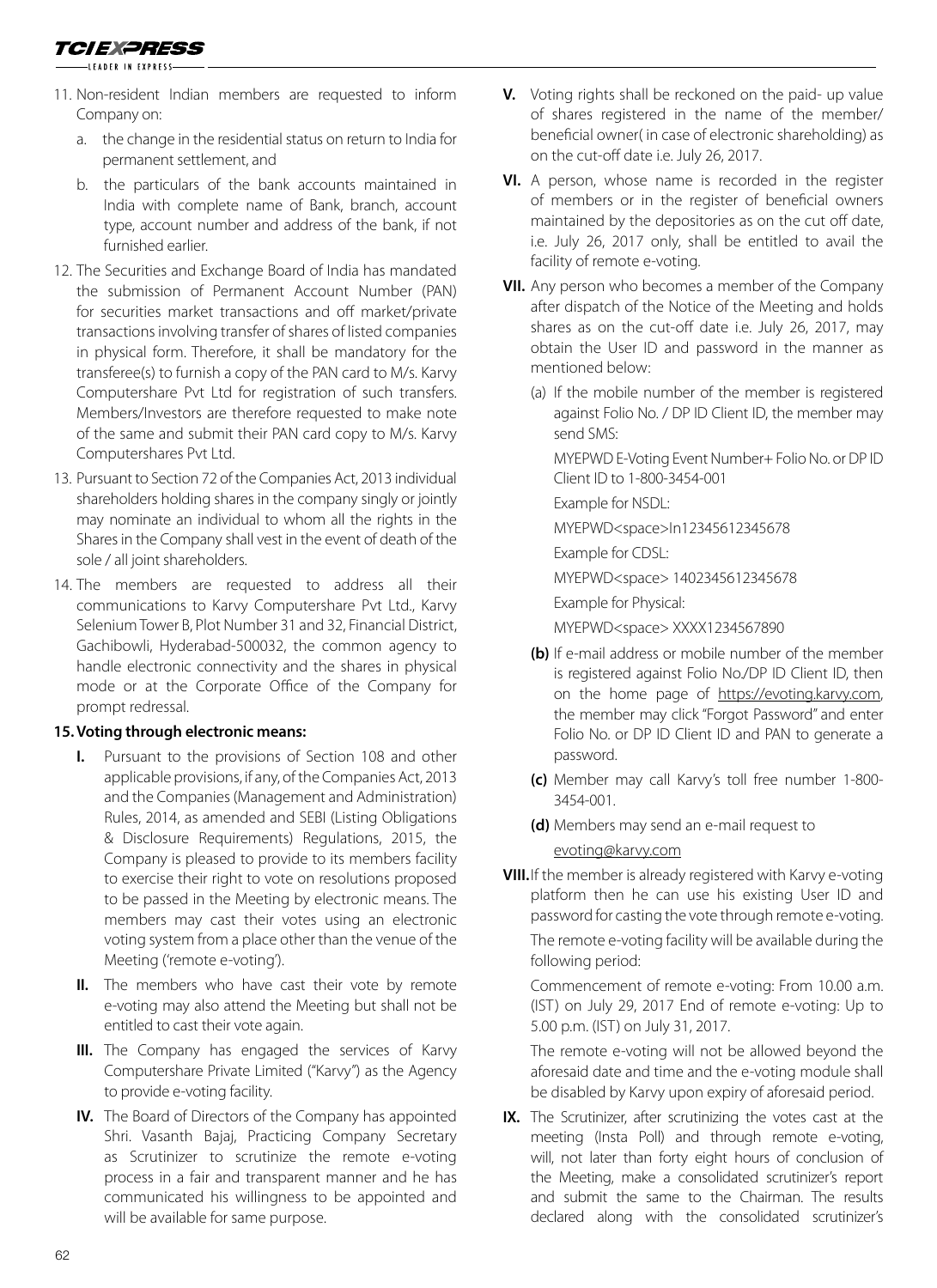report shall be placed on the website of the Company www.tciexpress.in and on the website of Karvy https://evoting.karvy.com. The results shall simultaneously be communicated to the Stock Exchanges.

- **X.** Subject to receipt of requisite number of votes, the Resolutions shall be deemed to be passed on the date of the Meeting, i.e. August 1, 2017.
- **XI.** Instructions and other information relating to remote e-voting
	- A. Shareholders of the Company holding shares either in physical form or in dematerialized form, as on the record date, may cast their vote electronically.
	- a. Launch internet browser by typing the URL: https://evoting.karvy.com.
	- b. Enter the login credentials (i.e. User ID and password) which will be sent separately. The E-Voting Event Number, Folio No. or DP ID Client ID will be your User ID. However, if you are already registered with Karvy for e-voting, you can use your existing User ID and password for casting your vote. If required, please visit https://evoting.karvy.com or contact toll free number 1-800- 3454-001 for your existing password.
	- c. After entering these details appropriately, click on "LOGIN".
	- d. You will now reach password change Menu wherein you are required to mandatorily change your password. The new password shall comprise minimum 8 characters with at least one upper case (A-Z), one lower case (a- z), one numeric (0-9) and a special character (@,#,\$,etc.). The system will prompt you to change your password and update your contact details like mobile number, email address, etc. on first login. You may also enter a secret question and answer of your choice to retrieve your password in case you forget it. It is strongly recommended that you do not share your password with any other person and that you take utmost care to keep your password confidential.
	- e. You need to login again with the new credentials.
	- f. On successful login, the system will prompt you to select the E-Voting Event Number for TCI Express Limited
	- g. On the voting page enter the number of shares (which represents the number of votes) as on the cut-off date under"FOR/ AGAINST" or alternatively, you may partially enter any number in "FOR" and partially in "AGAINST" but the total number in "FOR/ AGAINST" taken together should not exceed your total shareholding as on the cut- off date. You may also choose the option "ABSTAIN" and the shares held will not be counted under either head.
	- h. Members holding shares under multiple folios / demat accounts shall choose the voting

process separately for each of the folios / demat accounts.

- i. Voting has to be done for each item of the Notice separately. In case you do not desire to cast your vote on any specific item it will be treated as abstained.
- j. You may then cast your vote by selecting an appropriate option and click on "Submit
- k. A confirmation box will be displayed. Click "OK" to confirm else "CANCEL" to modify. Once you confirm, you will not be allowed to modify your vote. During the voting period, members can login any number of times till they have voted on the Resolution(s).
- l. Corporate / Institutional Members (i.e. other than Individuals, HUF, NRI, etc.) are also required to send scanned certified true copy (PDF Format) of the Board Resolution / Power of Attorney / Authority Letter, etc., together with attested specimen signature(s) of the duly authorized representative(s), to the Scrutinizer at e-mail ID: scrutinizer\_tciexp@vkbajajassociates.com. They may also upload the same in the e-voting module in their login. The scanned image of the above mentioned documents should be in the naming format "Corporate Name\_EVENT NO.
- B. In case a member receives physical copy of the Notice by Post [for members whose e-mail addresses are not registered with the Company / Depository Participant(s)]:
	- a. User ID and initial password These will be provided in the Attendance Slip for the AGM.
	- b. Please follow all steps from Sr. No. (a) To (l) as mentioned in (A) above, to cast your vote.
- C. Once the vote on a resolution is cast by a member, the member shall not be allowed to change it subsequently or cast the vote again.
- D. In case of any query pertaining to e-voting, please visit Help & FAQ's section available at Karvy's website https://evoting.karvy.com. The scrutinizer shall, immediately after the conclusion of voting at the Annual General Meeting, first count the votes cast at the meeting, thereafter unblock the votes cast through remote e-voting in the presence of at least two(2) witnesses not in the employment of the Company and make not later than forty eight hours of conclusion of the meeting a consolidated scrutinizer's report of the total votes cast in favor or against, if any, to the Chairman or a person authorized by him in writing who shall countersign the same.

 The results declared along with the report of the scrutinizer shall be placed on the website of the Company www.tciexpress.in immediately after the result is declared by the Chairman. The Company shall, simultaneously, forward the results to the stock exchanges where the shares are listed.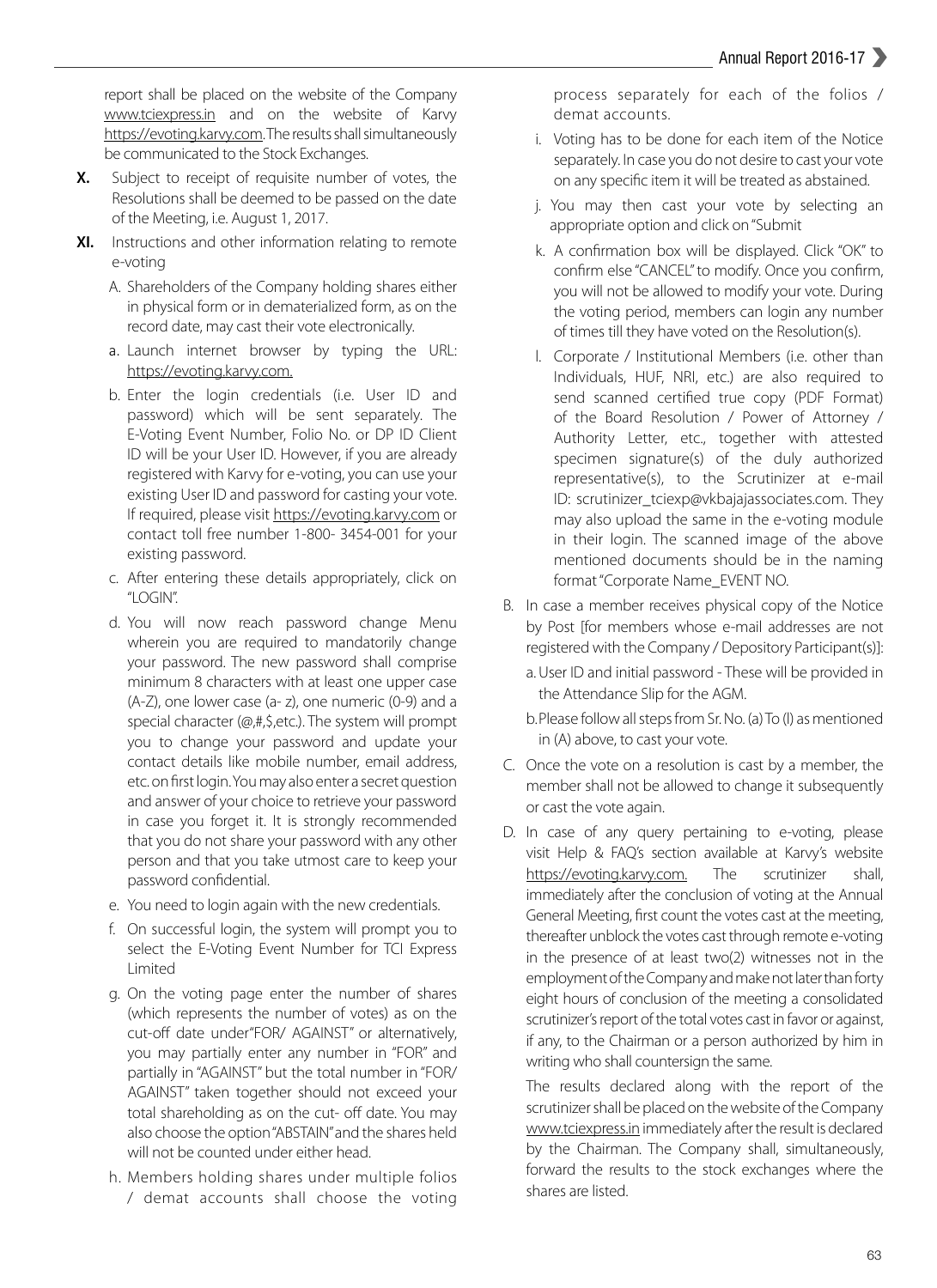#### -IFADER IN FYPRESS

# **Explanatory Statement under section 102 of the Companies Act, 2013:**

# **Item No. 5**

The Board of Directors have appointed Mrs. Taruna Singhi as Additional Director in category of Non-Executive Independent Director with effect from January 31, 2017. In terms of provisions of Section 161 of the Companies Act, 2013, she will hold office up to the date of this Annual General Meeting. In terms of Section 149 of the Companies Act, 2013 ("the Act") read with the Companies (Appointment and Qualification of Directors), Rules 2014, an Independent Director shall hold office for a period upto Five consecutive years and shall not be liable to retire by rotation.

Mrs. Taruna Singhi is not disqualiied from being appointed as Director in terms of Section 164 of the Act and has given her consent to act as Director. The Company has received declaration that she meets the criteria of Independence as prescribed under Section 149(6) of the Act and SEBI (Listing Obligations and Disclosure Requirements) Regulations, 2015.

The Board of Directors considered the matter of her appointment in its meeting held on May 23, 2017 and felt that her association would be of immense benefit to the Company and proposed her appointment as Independent Director under Section 149 of the Act, whose office shall not be liable to retirement by rotation, to hold office for a term of Five years commencing from January 31, 2017 upto January 30, 2022. In the opinion of the Board, she fulfill the conditions of appointment as an Independent Director as specified in the Companies Act, 2013 and SEBI (Listing Obligations and Disclosure Requirements) Regulations 2015.

The Company has received notices in writing from member in terms of Section 160 of the Act alongwith deposit of requisite amount proposing her candidature to be appointed as director in this Annual General Meeting.

Copy of draft letter of appointment of Mrs. Taruna Singhi as Independent Director setting out the terms and conditions of appointment are available for inspection by the members at the registered office and corporate office of the Company and can be accessed at the website www.tciexpress.in.

Her brief resume, educational and professional qualifications, nature of work experience etc. are given under the head "Additional Information".

Mrs. Taruna Singhi is interested in the resolution set out at Item No. 5 of the Notice with regard to her appointment. The relatives of Mrs. Taruna Singhi may be deemed to be interested in the resolution set out at Item No. 5 of the Notice, to the extent of their shareholding, if any, in the Company.

Save and except the above, none of the other Directors or key managerial personnel of the Company or their relatives are in any way concerned or interested, in the resolution set out at Item No. 5.

The Board recommends the resolution set out at Item No. 5 as an ordinary resolutions to the Shareholders for their approval.

#### **Item No.6**

SEBI (Listing Obligations and Disclosure Requirements) Regulations, 2015 provides that all Related Party Transactions shall require approval of the Audit Committee and all Material Related Party Transactions require approval of the shareholders through Ordinary Resolution. A transaction with a related party shall be considered material, if the, transaction/ transactions to be entered into individually or taken together with previous transactions during a financial year exceeds ten percent of the annual consolidated turnover of the Company as per the last audited financial statements of the Company. Section 188 of the Companies Act, 2013 deals with Related Party Transactions and Sub section (1) of Section 188 of the Companies Act, 2013 provides that nothing in this sub section shall apply to any transaction entered into by the company in its ordinary course of business and at arm's length basis. All the related party transactions entered are in the ordinary course of business and at arm's length basis.

During the Financial year 2016-17, the Equity Shares of your Company got listed with National Stock Exchange of India Limited and BSE Ltd on December 15, 2016, accordingly the regulations of SEBI (Listing Obligations and Disclosure Requirements) Regulations, 2015 has been applicable from the date of listing. Your Company has entered into Related Party Transactions with Related Parties as defined under section 2(76) of the Companies Act, 2013 and applicable Accounting Standards, as detailed below, which are of value exceeding 10% of the Annual Consolidated Turnover of the Company as per the Last Audited Financial Statement of the Company.

Therefore, the Board recommends the resolution set out at Item No. 6 as an Ordinary resolution to the shareholders for their approval.

Except Mr. D.P. Agarwal, Director, Mr. Chander Agarwal, Managing Director and Mr. Vineet Agarwal, Director and their relatives being related parties, none of other Directors, Key Managerial Personnel or their relatives are, in anyway concerned or interested in the resolution set out at Item No 6.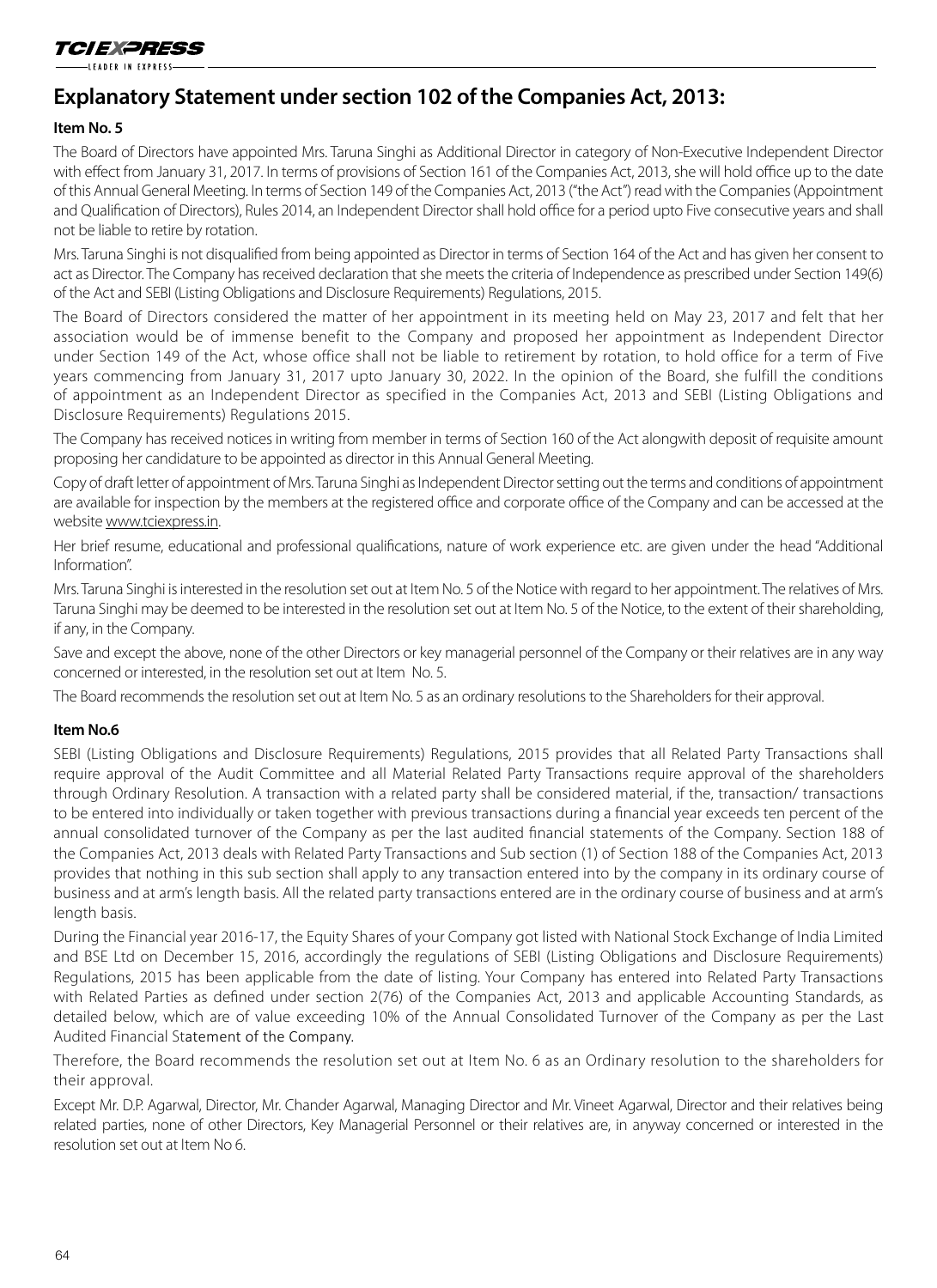| <b>Name of Related Party</b>                | <b>Nature of Transaction</b>            | <b>Value of Transactions in Rs.</b> | <b>Nature of Relationship</b> |
|---------------------------------------------|-----------------------------------------|-------------------------------------|-------------------------------|
| Transport Corporation of India Ltd.         | Availing/Rendering of Services / Rental | 5,46,62,219                         |                               |
| TCI Developers Ltd.                         | <b>Transactions</b>                     | 82,22,100                           |                               |
| Transystem Logistics International Pvt. Ltd |                                         | 29,57,158                           |                               |
| TCI Institute of Logistics                  | Availing/Rendering of Services          | 2,37,100                            |                               |
| TCI Properties (West) Ltd.                  |                                         | 4,21,200                            |                               |
| XPS Cargo Services Ltd                      |                                         | 2,67,72,300                         | Group Companies/              |
| <b>TCI Foundation</b>                       | Rental Transactions                     | 7,32,600                            | Associates                    |
| TCI Properties (Delhi)                      |                                         | 1,02,12,000                         |                               |
| TCI Warehousing (MH)                        |                                         | 4,53,600                            |                               |
| Bhoruka Finance Corporation of India Ltd    |                                         | 8,40,000                            |                               |
| TCI Properties (Guj)                        |                                         | 4,40,000                            |                               |
| TCI India Ltd.                              | Purchase of Goods                       | 3,48,211                            |                               |

## **Item No.7**

In terms of the recommendation of the Board of Directors, the shareholders of the Company in the 8<sup>th</sup> Annual General Meeting approved the appointment of Mr. Chander Agarwal as Managing Director and payment of remuneration thereof for a period of ive years efective from August 18, 2016. Section 197(1) of the Companies Act, 2013, provides lexibility to the Company to pay in excess of 5% to any individual being Managing Director or Whole Time Director or Manager, as long as the remuneration does not exceed 10% of the net profits of the Company, subject to the approval of shareholders. Accordingly the approval of the Shareholders is being sought in terms of the provisions of section 197 of the Companies Act, 2013 and rules made thereunder and other applicable provisions for payment of Managerial Remuneration to Mr. Chander Agarwal in excess of 5% of the net profit computed under section 197 and 198 of the Companies Act, 2013.

Except Mr. D.P. Agarwal, Director, Mr. Chander Agarwal, Managing Director and Mr. Vineet Agarwal, Director and their relatives being related parties, none of other Directors, Key Managerial Personnel or their relatives are, in anyway concerned or interested in the resolution set out at Item No 7.

| <b>Particulars</b>                                                | Mr. Vineet Agarwal                                                                                                                                                                                                                                                                                                                                                                                                                                                                                             | Mrs. Taruna Singhi                                                                                                                                                                                                                                                                                                                                                                                                                     |
|-------------------------------------------------------------------|----------------------------------------------------------------------------------------------------------------------------------------------------------------------------------------------------------------------------------------------------------------------------------------------------------------------------------------------------------------------------------------------------------------------------------------------------------------------------------------------------------------|----------------------------------------------------------------------------------------------------------------------------------------------------------------------------------------------------------------------------------------------------------------------------------------------------------------------------------------------------------------------------------------------------------------------------------------|
| Age                                                               | 44 years                                                                                                                                                                                                                                                                                                                                                                                                                                                                                                       | 63 years                                                                                                                                                                                                                                                                                                                                                                                                                               |
| <b>Qualifications</b>                                             | B.Sc. (Econ.)                                                                                                                                                                                                                                                                                                                                                                                                                                                                                                  | B.A                                                                                                                                                                                                                                                                                                                                                                                                                                    |
| <b>Expertise in specific</b><br><b>functional Area</b>            | Mr. Vineet Agarwal is Managing Director of Transport<br>Corporation of India Limited (TCI). Under the leadership of<br>Mr. Vineet Agarwal, TCI has adapted to new technologies<br>and work systems to grow from strength to strength. He<br>has played a key role in orienting the organization to move<br>from being a mere trucking company to evolve as one of<br>Asia's foremost integrated supply chain solutions provider.<br>Please refer Company's website: www.tciexpress.in for<br>detailed profile. | Mrs. Taruna Singhi is associated with Taurus Home<br>Furnishings Limited, a company exporting (home<br>furnishings) made up to the USA, Europe and<br>Japan. The company is known for its high design<br>quotient giving it a distinct edge globally. She is<br>an alumni of Harvard Business School where she<br>completed her executive OPM programme.<br>Please refer Company's website: www.tciexpress.in<br>for detailed profile. |
| <b>Terms and Conditions</b><br>of Appointment/<br>Reappointment   | As per existing terms and conditions                                                                                                                                                                                                                                                                                                                                                                                                                                                                           | As per the resolution at item no. 5 of the Notice<br>convening Annual General Meeting on August<br>1, 2017 read with explanatory statement thereto                                                                                                                                                                                                                                                                                     |
| <b>Remuneration Last drawn</b><br>(including sitting fee, if any) | <b>Rs. 3.00 Lakhs</b>                                                                                                                                                                                                                                                                                                                                                                                                                                                                                          | Rs. 3.00 Lakhs                                                                                                                                                                                                                                                                                                                                                                                                                         |
| <b>Remuneration Proposed to</b><br>be paid                        | Non-Executive/Independent Director are eligible for payment of sitting fee for attending Board or Committee<br>meetings thereof as approved by the Board from time to time within the prescribed limits. Non-Executive/<br>Independent Directors may be paid commission subject to a limit of 0.5% of the net profits of the Company<br>computed under the applicable provisions of the Companies Act, 2013 as approved by the shareholders.                                                                   |                                                                                                                                                                                                                                                                                                                                                                                                                                        |
| Date of first appointment on<br>the Board                         | October 7, 2015                                                                                                                                                                                                                                                                                                                                                                                                                                                                                                | January 31, 2017                                                                                                                                                                                                                                                                                                                                                                                                                       |

# **Additional Information: Brief proile of the Directors seeking appointment/re-appointment:**